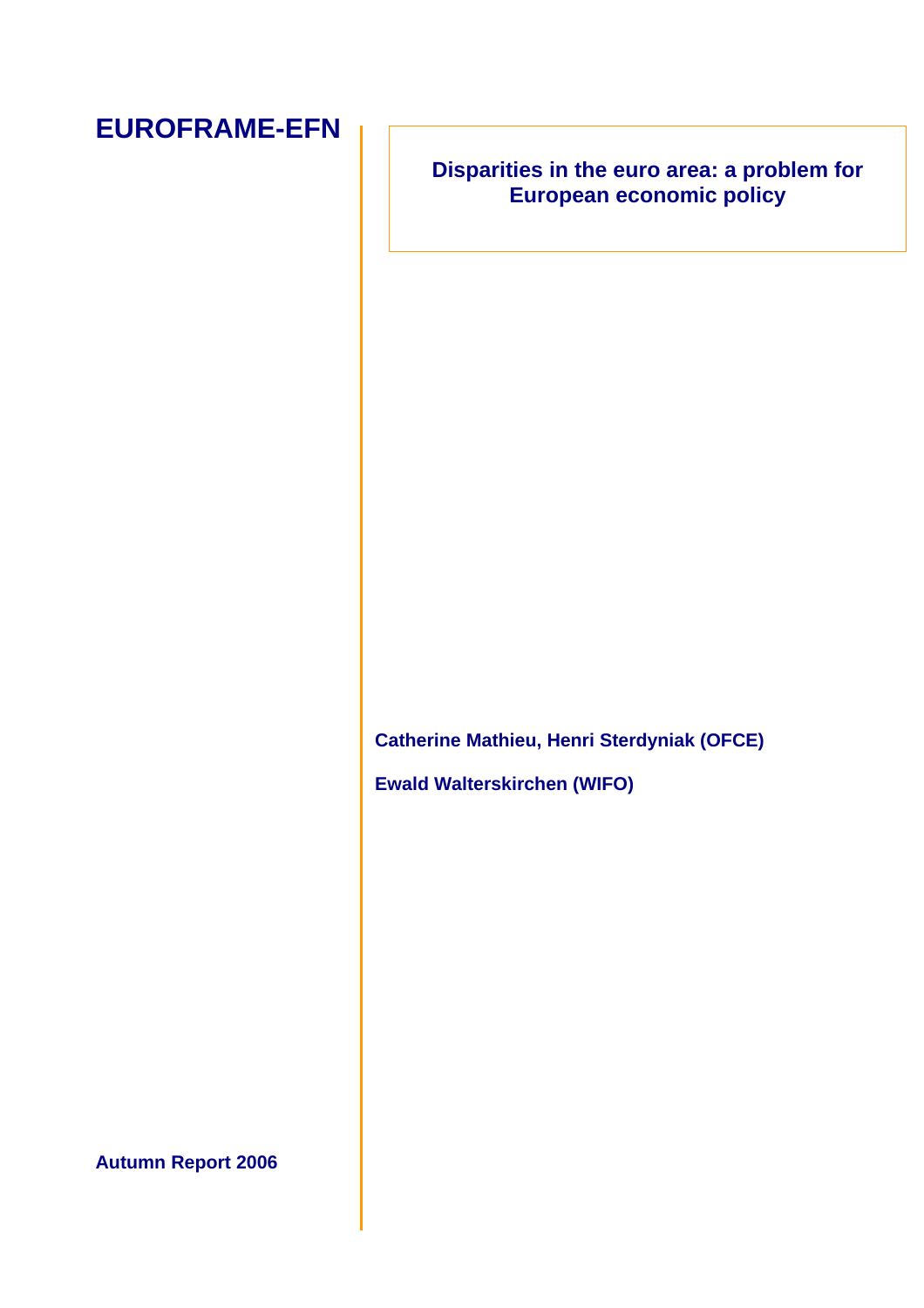Appendix - EUROFRAME-EFN Report, Autumn 2006

## **Disparities in the euro area: a problem for European economic policy**

Catherine Mathieu and Henri Sterdyniak (OFCE), Ewald Walterskirchen (WIFO)

Before the launch of the euro, the proponents of EMU thought that the introduction of a single currency would enhance growth and entail economic convergence within member states. This convergence would have facilitated policy coordination in the euro area. But since 1999 there have been instead increasing divergences in terms of GDP growth in the monetary union and economic policy answers have been unable to tackle these divergences.

From the very beginning, the EMU was strongly oriented towards price stabilisation and budget consolidation. The reduction of inflation rates and budget deficits in the euro area by about one half (from 1985/1995 to 1995/2005) was a success, besides the introduction of the euro. But the expected positive effects on GDP growth from stabilisation policies and the internal market did not turn up. Despite price convergence, the inflation rates remained higher in the South of Europe (mainly due to higher growth). Higher inflation rates in Spain and Greece did not result in lower growth through a loss in competitiveness, but in higher growth due to the effect of low real interest rates on housing and construction.

We intend to point out three issues. Disparities in growth, inflation and current account balances are a problem in the euro area. The current functioning of the euro area increases growth disparities between the Member States. It is not only domestic problems which could be improved by increasing flexibility in each country: it is the functioning of EMU that should be improved, especially in an enlarged euro area which will increase disparities further.

The euro area experienced robust growth between 1984 and 1991. Growth decelerated by 1.3 percentage points in the 1992-1998 period under the effects of the bad management of the reunification and the cost of the process to meet the Maastricht criteria in order to join the euro area (Table 1). The launch of the single currency did not enable the area to achieve more satisfactory growth. Euro area GDP growth has since 1992 been clearly lower than in the UK or the US, contrary to the situation prior to 1991. GDP growth accelerated in two countries: Ireland and Greece, and remained strong in Spain. The main losers were Germany, Italy, Portugal and the Netherlands.

Greece and Spain have been converging in terms of GDP per head (at PPP) but Portugal and Italy have been diverging downwards and Ireland upwards.

Many economists explain low growth in the euro area by low trend output in recent years. According to them, growth may only be increased by higher productivity (through more R&D and education investments), and by more ample labour supply (through immigration and longer working hours). But activity rates, unemployment rates, labour productivity and even population (immigration) depend on growth. Observed low trend growth cannot be said to be explained only by supply factors. For instance, a country may suffer from high real interest rates or low competitiveness or a sharp decline in housing prices which will induce low growth for many years.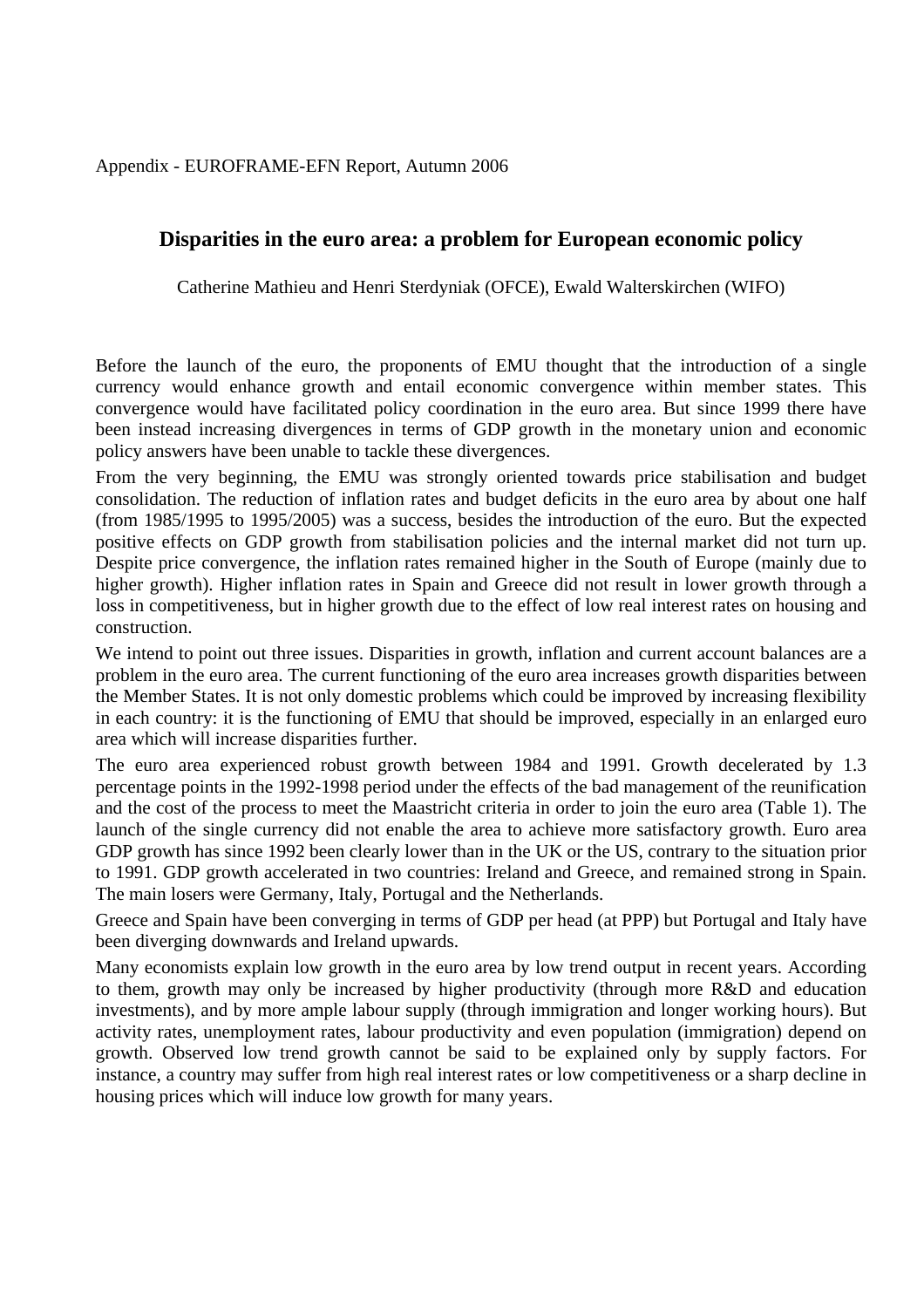|                    | 1985-1991 | 1992-1998 | 1999-2005 | GDP per head<br>1998 | GDP per head<br>2005 |
|--------------------|-----------|-----------|-----------|----------------------|----------------------|
| Euro area          | 3.1       | 1.8       | 1.9       | 100.0                | 100.0                |
| Belgium            | 2.7       | 1.8       | 2.0       | 106.5                | 111.1                |
| Germany            | 3.5       | 1.5       | 1.3       | 104.1                | 102.0                |
| Greece             | 1.7       | 1.8       | 4.3       | 64.6                 | 78.9                 |
| Spain              | 3.9       | 2.3       | 3.6       | 81.4                 | 92.6                 |
| France             | 2.6       | 1.8       | 2.2       | 104.5                | 102.6                |
| Ireland            | 4.0       | 7.2       | 6.5       | 106.9                | 130.4                |
| Italy              | 2.9       | 1.3       | 1.2       | 105.2                | 97.8                 |
| <b>Netherlands</b> | 3.6       | 2.7       | 1.7       | 113.7                | 116.7                |
| Austria            | 3.1       | 2.2       | 2.0       | 112.9                | 115.5                |
| Portugal           | 5.1       | 2.4       | 1.6       | 71.5                 | 66.1                 |
| Finland            | 1.8       | 2.5       | 2.8       | 103.1                | 106.3                |
| UK                 | 2.6       | 2.7       | 2.7       | 102.5                | 109.4                |
| <b>US</b>          | 2.8       | 3.6       | 3.0       | 139.5                | 140.7                |

**Table 1. GDP Growth rates** 

Source: European Commission, own calculations.

With the same nominal interest rate, countries experienced different inflation and growth-corrected interest rates (table 2). The ECB monetary policy was particularly expansionary for Ireland, Greece and Spain, but restrictive for Germany. So firms and households in Ireland, Spain and Greece have had a strong incentive to borrow and to invest, which has induced strong domestic growth.

At the euro area level, the ECB monetary policy appears less growth-oriented than the Fed policy in good and in bad times. This implies that fiscal policies need to be more expansionary in the euro area in low growth periods.

|             | 1992-1998 | 1999-2005 |
|-------------|-----------|-----------|
| Euro area   | 2.5       | $-0.6$    |
| Belgium     | 1.6       | $-0.6$    |
| Germany     | 1.6       | 1.1       |
| Greece      | 6.7       | $-3.3$    |
| Spain       | 2.1       | $-4.4$    |
| France      | 2.9       | $-0.5$    |
| Ireland     | $-3.5$    | $-7.3$    |
| Italy       | 3.9       | $-0.6$    |
| Netherlands | 0.9       | $-1.4$    |
| Austria     | 1.3       | $-0.4$    |
| Portugal    | 1.6       | $-1.7$    |
| Finland     | 1.3       | $-0.9$    |
| UK          | 3.7       | 0.3       |
| <b>US</b>   | $-0.1$    | $-2.4$    |

**Table 2. Real interest rates less GDP growth rates** 

Source: European Commission.

During the 1999-2005 period, the adjusted wage share in GDP decreased in 8 of the euro area member states (table 3). From 2000 to 2005, real compensation per workers increased only by 0.35 % by year in Germany, 0.5% in Austria and in Italy, 0.6% in Belgium, when it increased by 1.3% in France, 1.5% in the Netherlands, 2.5 % in the UK. Restoring profitability and improving competitiveness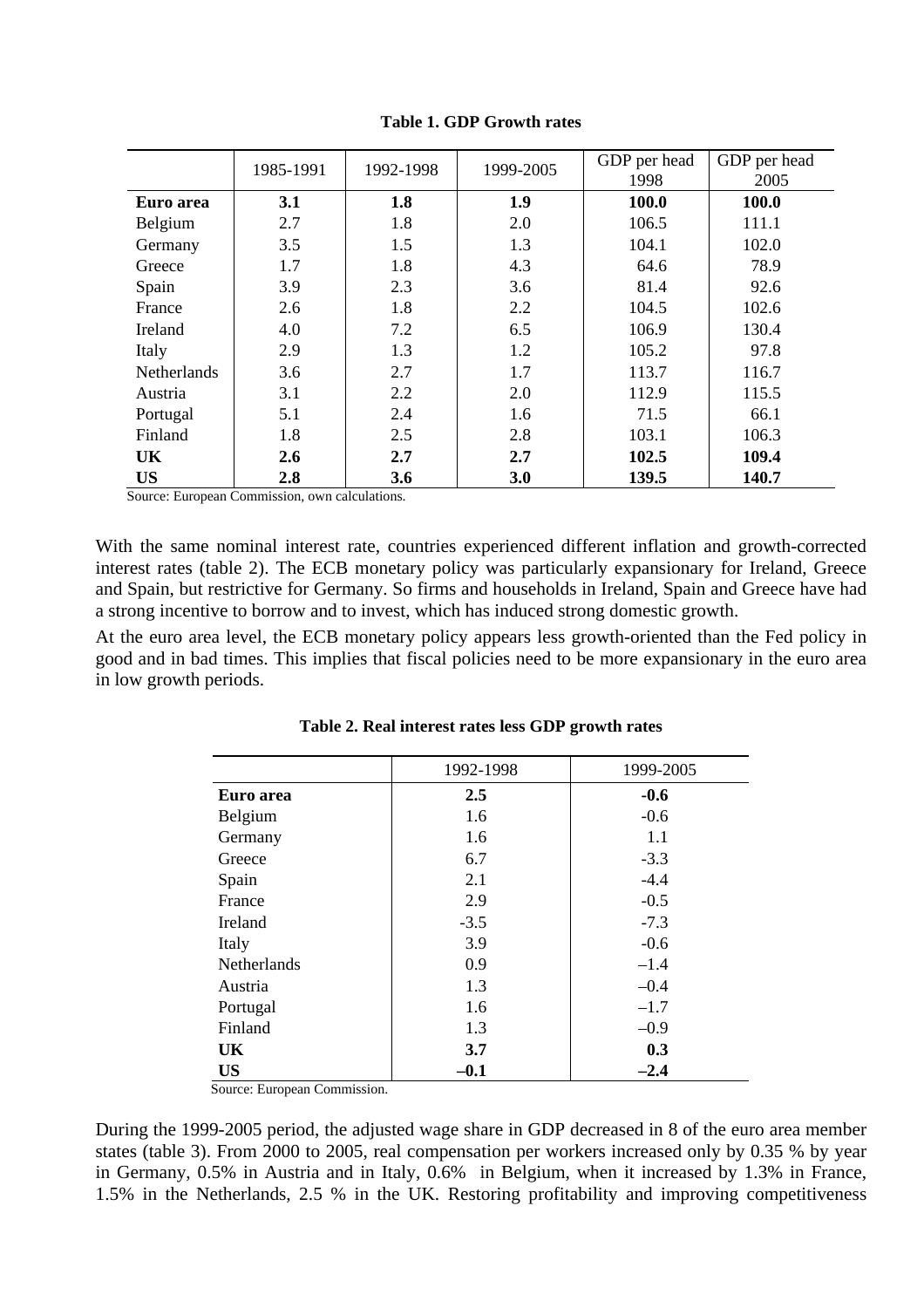through pressure on wages has become an important strategy for firms in many countries, especially in Germany. This boosted exports but put a drag on private consumption in these countries, thus dampening demand in the whole euro area.

|                    | 1998/2005 |
|--------------------|-----------|
| Euro area          | $-1.5$    |
| Belgium            | $-1.3$    |
| Germany            | $-1.6$    |
| Greece             | $-4.3$    |
| Spain              | $-5.0$    |
| France             | $-0.7$    |
| <b>Ireland</b>     | $-2.8$    |
| Italy              | $-0.7$    |
| <b>Netherlands</b> | 0.5       |
| Austria            | $-5.8$    |
| Portugal           | 3.3       |
| Finland            | 1.9       |
| UK                 | 3.1       |
| <b>US</b>          | $-0.9$    |

**Table 3. Adjusted wage share in GDP** 

Source: European Commission.

In this non-cooperative game, the winners were Germany and Austria (table 4) which succeeded to sustain GDP growth by a positive contribution of net exports (by around half percentage point of GDP each year). The losers were Spain (0.7 percentage point per year), and France (0.7). But low growth of domestic demand in Germany, Austria and the Netherlands negatively affected growth in the whole euro area.

|                    | <b>GDP</b> | <b>Domestic demand</b> |
|--------------------|------------|------------------------|
| <b>Euro Area</b>   | 1.9        | 2.0                    |
| Belgium            | 2.0        | 2.2                    |
| Germany            | 1.3        | 0.8                    |
| Greece             | 4.3        | 4.2                    |
| Spain              | 3.6        | 4.3                    |
| France             | 2.2        | 2.9                    |
| Ireland            | 6.5        | 6.4                    |
| Italy              | 1.2        | 1.6                    |
| <b>Netherlands</b> | 1.7        | 1.3                    |
| Austria            | 2.0        | 1.4                    |
| Portugal           | 1.6        | 1.6                    |
| Finland            | 2.8        | 3.3                    |
| UK                 | 2.7        | 3.1                    |
| <b>US</b>          | 3.0        | 3.6                    |

**Table 4. GDP and domestic demand growth rates. 1999-2005** 

Source: European Commission.

Globally, the euro area lost competitiveness between 1998 and 2005, mainly due to the effect of the appreciation of the euro vis-à-vis the US dollar. However a weaker exchange rate would be needed to help lowering the high unemployment rate in the euro area. Exchange rates entry levels in the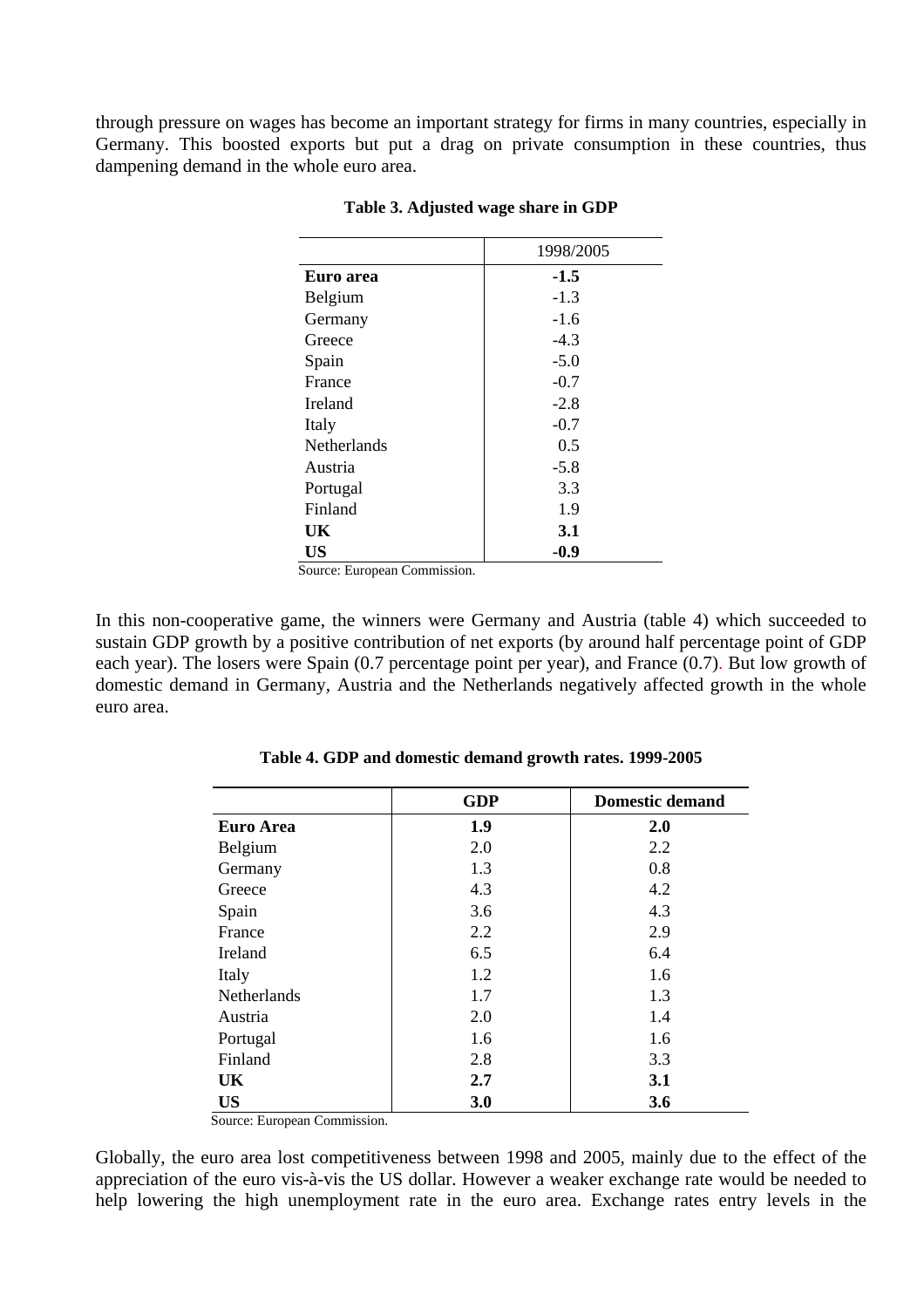monetary union were not appropriate for all countries (Germany or Italy, for instance). Under a fixed nominal exchange rate and rigid inflation rates, persistent misalignment periods follow, which induces restrictive wage policies. Since 1998, Ireland, Austria and Germany have succeeded in gaining competitiveness vis-à-vis Southern European countries. Since devaluation is not possible any more for a member country of the euro area, cuts in real wages are the only option left, which is long and painful, since it depresses both domestic demand and euro area demand unless corrective measures are taken at the European level.

The more visible result is a high disequilibrium in current account balances in 2005 (Table 5): Germany and the Netherlands run large external surpluses while Spain, Greece and Portugal run large deficits. Does the divergence in external account deficits reflect an equilibrium phenomenon (the savings of the older industrial countries being invested in younger and more profitable member states) or a disequilibrium (European savings being wasted in Southern countries in non-profitable investment such as housing)? These imbalances cannot be considered as equilibria as economic agents are not subject to the same real interest rates. The logic is that Spain, Greece and Portugal will have to undertake restrictive policies in order to restore their current account, but this would have a negative impact on euro area growth. We would need to define a strategy comprehending euro depreciation, low interest rates, higher wages in some countries like Germany and restrictive policies in some others.

Greece, Spain and Portugal have very low national saving rates, which is unusual for countries in strong growth periods. It means that part of their growth will benefit foreign owners. From another point of view, we can see that Greece, Spain, the UK and the US have high growth and very low national and household saving rates. On the contrary, Belgium, Germany, Austria and France suffer from too high saving rates. So, the euro area must avoid increasing its private households' savings rate. On the contrary, a low saving rate is needed for high growth and low public debts.

|                    | Competitiveness* | Current account<br>balances, % of GDP** | National savings<br>rate/net households<br>savings rate % |
|--------------------|------------------|-----------------------------------------|-----------------------------------------------------------|
| Euro area          | 92               | $0.2/-0.6$                              | 20.6/n.a.                                                 |
| Belgium            | 94               | $2.3/-2.8$                              | 23.7/6.2                                                  |
| Germany            | 109              | 3.9/4.6                                 | 22.1/10.7                                                 |
| Greece             | 86               | $-9.2/-5.7$                             | 15.8/na                                                   |
| Spain              | 88               | $-7.4/-6.2$                             | 16.9/5.4                                                  |
| France             | 99               | $-1.2/-3.5$                             | 19.9/11.6                                                 |
| Ireland            | 117              | $-1.0/-1.9$                             | 25.5/na                                                   |
| Italy              | 84               | $-1.1/-3.0$                             | 20.5/9.5                                                  |
| <b>Netherlands</b> | 87               | 7.6/4.6                                 | 24.0/5.7                                                  |
| Austria            | 120              | 2.9/3.7                                 | 22.7/9.5                                                  |
| Portugal           | 86               | $-9.5/-2.2$                             | 15.7/4.9                                                  |
| Finland            | 97               | $2.4/-3.3$                              | 19.0/na                                                   |
| UK.                | 95               | $-2.6/-2.1$                             | 15.4/0.0                                                  |
| <b>US</b>          | 110              | $-6.3/-5.0$                             | $14.5/-0.4$                                               |

## **Table 5. External positions**

\*2005/1997(=100); \*\* 2005/change from 1998 to 2005.

Source: European Commission.

Fiscal policy is always effective but in an area with many medium-size countries, each country may hesitate to use it because the favourable impacts will be shared with trading partners and hence will be relatively weak at the domestic level. The smaller the country, the more it is tempting to use competitive policy instead of demand policy. This lack of coordination is harmful for the area as a whole. There is too much competition and not enough cooperation. So coordination needs to be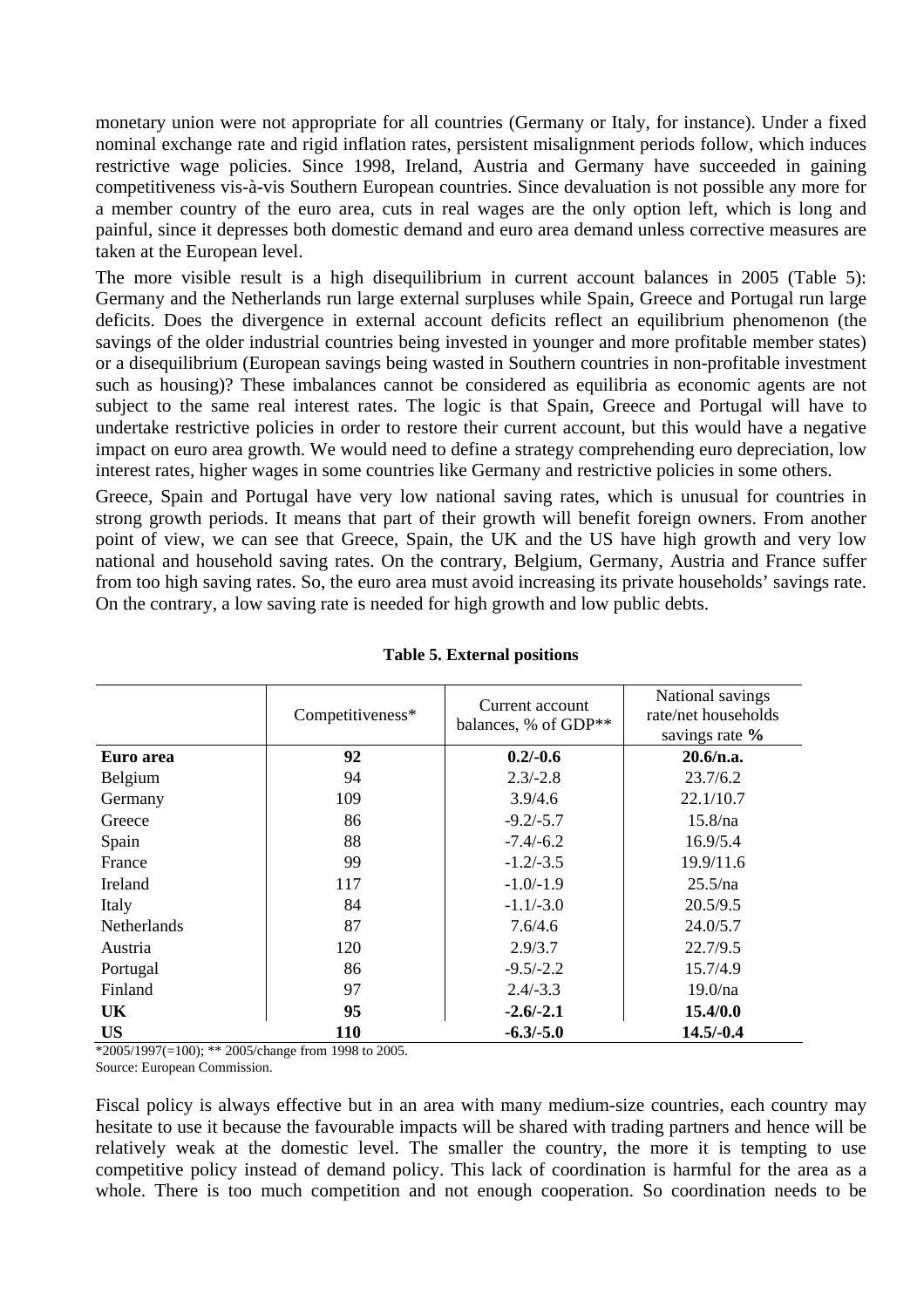organized. Looking at the last recession (table 6), it appears that fiscal policies were not used to support growth in the euro area as strongly as in the UK or in the US. The SGP was a corset for fiscal policies, even if public finances are more sustainable in the euro area than in the US, UK or Japan (table 7). European countries do not need fiscal adjustments, but European rules put a too strong weight on public deficits relative to growth issues.

| Percentage of GDP  | 2000/2005 |
|--------------------|-----------|
| Euro Area          | 0.7       |
| Belgium            | 0.8       |
| Germany            | 0.6       |
| Greece             | 4.2       |
| Spain              | $-1.2$    |
| France             | 0.6       |
| Ireland            | 2.8       |
| Italy              | 2.9       |
| <b>Netherlands</b> | 0.0       |
| Austria            | $-1.7$    |
| Portugal           | 0.1       |
| Finland            | 4.7       |
| UK                 | 4.7       |
| US                 | 5.4       |

**Table 6. Fiscal impulses, 2000/2005** 

Source: OECD.

|  | Table 7. Public finances sustainability in 2006 |
|--|-------------------------------------------------|
|--|-------------------------------------------------|

| Percentage point of GDP | Structural balance | Output gap | Limit for gov. balance* |
|-------------------------|--------------------|------------|-------------------------|
| US                      | $-3.7$             | 0.6        | $-3.0/-3.3$             |
| Japan                   | $-5.3$             | 0.5        | $-1.0/-3.0$             |
| Germany                 | $-2.1$             | $-1.7$     | $-1.7/-2.7$             |
| France                  | $-2.1$             | $-1.7$     | $-1.8/-2.8$             |
| Italy                   | $-3.6$             | $-1.3$     | $-1.9/-4.3$             |
| Portugal                | $-2.8$             | $-4.1$     | $-2.3/-4.0$             |
| Greece                  | $-3.5$             | 1.2        | $-3.3/-7.0$             |
| $U\bar{K}$              | $-3.1$             | $-0.8$     | $-2.0/-2.5$             |

Note: The limit for the government balance is calculated under two alternative assumptions: a strict assumption where the level of desired debt is either the current level or 50% of GDP (for countries where debts exceed this limit); a more favourable assumption where the level of desired debt corresponds to the observed level or 50% of the GDP (where debts are below this limit). Moreover, it is considered that the structural balance contains discretionary measures for an amount of GDP corresponding to 25% of the output gap, if the latter is negative. Public finances are unsustainable if the public deficit is higher than the limit, even under the favourable calculation. This is the case for the countries in italics.

Source: OECD, own calculations.

The EU has so far been unable to organise a satisfactory coordination of economic policies. Many European economists or institutions refer to a Walrasian myth: if each economy was fully flexible (prices, wages, workers), there would be no need for economic policy and hence no need for coordination. But as the US example shows, even a flexible economy needs economic policy.

Increasing labour market flexibility is not the *panacea*. Contrary to the current mainstream opinion, wage flexibility is not the solution to all demand shocks since it may dampen further an already low demand and increase uncertainties.